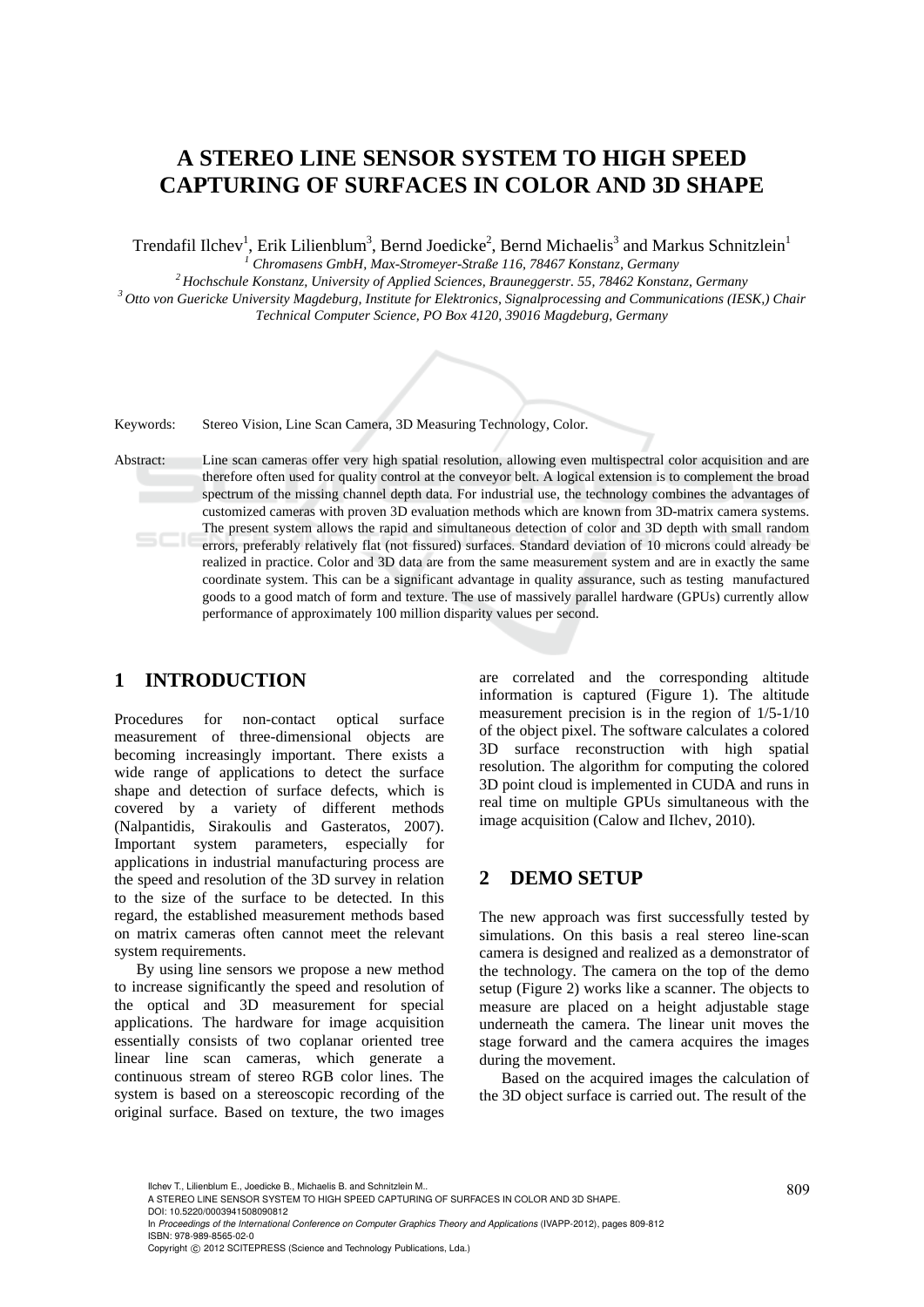

Figure 1: Schematic diagram of the overall scan system.

3D calculation is shown as a texture images, depth map in false color and as a 3D view (Figure 4). The 3D data and the color images can be saved for further processing. This demo setup may be used as well for real application. Table 1 summarizes the data with a potential application of this camera.



Figure 2: CAD model of the image acquisition stereo system.

Table 1: Example of an application.

| Features                                               | Example of an application                |
|--------------------------------------------------------|------------------------------------------|
| Scan width                                             | $150 \text{ mm}$                         |
| Scan range                                             | continuous                               |
| Scan speed                                             | up to $1,38 \text{ m/s}$ (22000 lines/s) |
| Height range                                           | $10 \text{ mm}$                          |
| <b>Resolution lateral</b>                              | $0.063$ mm                               |
| <b>Resolution</b> axial                                | $0.020$ mm                               |
| Color                                                  | 24 bit (RGB)                             |
| Duration of image<br>acquisition and 3D<br>calculation | continuous                               |
| Performance of the 3D<br>computation                   | approximately 100 million<br>disparity/s |

### **3 DESCRIPTION OF THE WORK**

The establishment, adjustment and calibration of the measuring system is done offline. Targets can then be measured online, keeping pace with the movement. The image data of the trilinear color line scan cameras are first rectified, correcting the color channels red, green and blue, so that they lie exactly above one another in both camera images. Corresponding points between the camera images are provided in a picture line (epipolar constraint). The resulting image is buffered for later texturing of the 3D surface. Subsequently, the pixel by pixel mean values of red, green and blue channels are calculated to obtain a rectified gray-scale image with a lower temporal noise for each camera.

The rectified greyscale images serve as the basis for the ensuing correlation method for searching corresponding points. The displacement of the corresponding points will be delivered in the form of a disparity map. It is approximately inversely proportional to the distance of the object point to the camera system. The disparity maps contain either the measured disparity or an appropriate error status, if no disparity was found for a given pixel position. The previously buffered color image and the disparity maps are positioned accurately over one another. For many applications, such a disparity or depth map is already sufficient. From the disparity maps a textured 3D point cloud can be calculated and presented in an OpenGL window from different views. The whole procedure is implemented using ring buffers, allowing streaming mode, e.g. a continuous processing. The search for corresponding image points (disparity calculation) and the 3-point calculation of the depth maps is done in blocks and parallel on currently available graphics cards (GTX285 or GTX485). The code was created in the CUDA development environment. CUDA SDK allows to program in C-like programming style. However, certain conditions must be considered so that the code can be efficiently executed on the GPU (Calow and Ilchev, 2010).

# **4 CAMERA MODEL AND CALIBRATION**

For the recording the color information a trilinear line sensors are used. A standard matrix camera model was used for the modelling of each line scan camera. Only the three middle lines from the matrix camera model (corresponding to the three color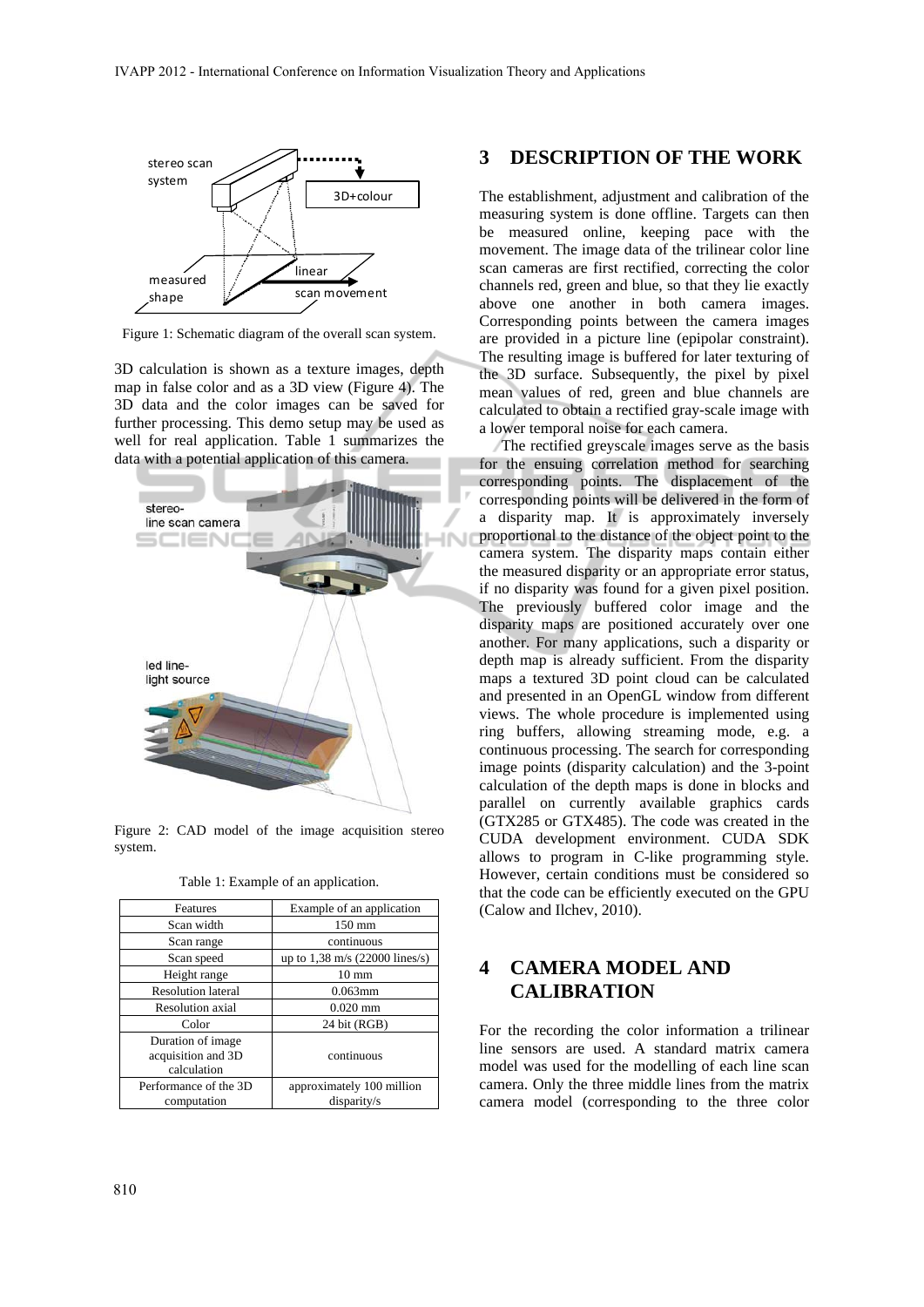channels red, green and blue) were used for the calculations. The relative position of both cameras to each other is assumed to be constant during the measurement. The movement of the whole camera head is represented by a 4x4 homogeneous transformation matrix for each line. A linear model to calculate the motion of the 4x4 transformation matrix of each image line is used for the application of the camera head combined with a linear unit.

This approach allows great flexibility, both in describing the optical properties of the cameras as well as in modelling the trajectories of the camera head. On the other hand it gives rise to two new problems. The calculation of the projection of a point in space in the line scan camera system (function "World2Pix") is complicated. Secondly, the number of camera parameters is comparatively high and the determination in the part of a calibration is possible only under the assumption of additional boundary conditions. A precise calculation of each individual camera parameter is not required in practice, if consistency of all parameters of the whole system can be achieved. One possible strategy, for example, is not to introduce all parameters simultaneously into the equation system, but gradually, respectively alternately.

The calibration is done by recording an optimized calibration body from several directions. Twenty-eight-coded circuit marks are printed on the calibration chart. Three of them are positioned on a raised stamp. The hierarchical search for the circle marks starts in a lower resolution. After finding the brand position of the marks, the precise remeasurement is performing with original resolution. (0.02 pixels accuracy possible). The search is performed separately in each color channel, because in a trilinear line camera, the color channels do not overlap. Thus a much larger number of observations can be generated. From those measurements we determine the parameters of interior and exterior orientation of the cameras and some parameters of the movement of the camera head by linearization (numerical differentials) and compensation calculation iteratively. Good initial values are necessary for determining the system parameters, which can be extracted from the CAD data (Calow and Ilchev, 2010).

# **5 CORRELATION METHOD**

The three lines of trilinear color line scan cameras record an object point in time one after the other, resulting in a misalignment between the three color channels of the raw images. This offset is visible as colored edges on light-dark transitions. The size of the offset depends on the ratio of speed to the line frequency. Given a known trajectory, the scan offset is calculable from the calibration data, and can be directly corrected by re-sampling of the three color channels. Thus re-sampling ensures that corresponding points between the left and right camera are almost in a row (rectification), so that the search for corresponding points in only one line (one dimension) must be done. In order to perform rectification efficiently, the necessary sample points are calculated using the offline calibration data, and are then pre-stored in tables. For noise reduction and a simultaneous reduction of the search effort for the correlation, only gray-scale images from the average of all three color channels are used. Due to very good experience in terms of accuracy, contrast and illumination invariance, the normalized crosscorrelation coefficient (5.1) was used as similarity criterion (Calow and Ilchev, 2010).

$$
k = \frac{\sum_{i=1}^{N} [(a_i - \overline{a}) \cdot (b_i - \overline{b})]}{\sqrt{\sum_{i=1}^{N} (a_i - \overline{a})^2 \cdot \sum_{i=1}^{N} (b_i - \overline{b})^2}}
$$
(5.1)

N – Number of pixels of the image block to be compared

 $a_i$ ,  $b_i$ - Gray values of one and the other camera image

 $\overline{a}$ ,  $\overline{b}$  – Mean values of one and the other camera image

For each pixel position of the maximum crosscorrelation quotient the observed disparity on this position will be saved. The data is stored in a ring buffer, so that it can be accessed not only on the maximum correlation, but also on the correlation values of the previous and successor disparity. Correlation maximum from his predecessors and successors can help to achieve sub-pixel accuracy by fitting a parabola, if the surface gradients (relative to the receiving direction) are small (Mecke, 1999).

#### **6 EXAMPLES**

Some objects scanned with the measurement setup are shown below. The examples have enough texture so that the correlation of the stereo image provides a unique result. Initial investigations of the